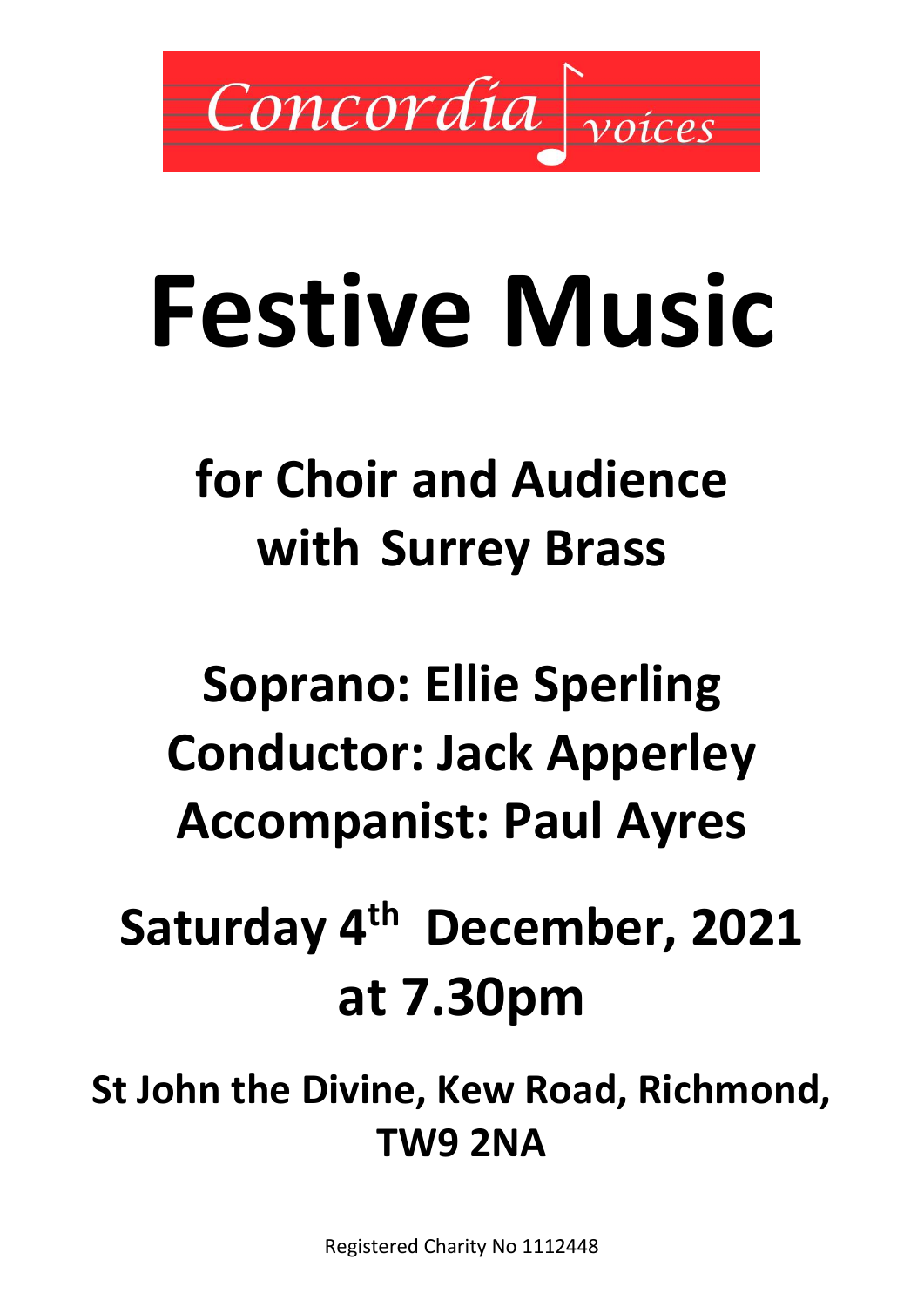## Festive Music

Sir Christèmas William Mathias (1934-92) The twelve days of Christmas Trad. arr. Rutter (brass arr. Roberts) Sussex Carol Vaughan Williams, arr. David Willcocks (1919-2015)

*Audience and choir*

*Surrey Brass*

O come, all ye faithful **D** Come, all ye faithful **J** F Wade arr. Willcocks

Jingle Bells Trad arr. John Iveson Sussex Mummers' Carol **Percy Grainger arr. Michael Allen** A Christmas Carol **Acker Accident Carol** Zoltan Kodaly arr. Andrew J Walker Let It Snow **Styne/Cahn arr. Dave Gale** 

Mid-winter Bob Chilcott (b.1955) Reasons for Singing **Paul Ayres (b.1970)** 

INTERVAL

Adam lay Ybounden **Peter Warlock (1894-1930)** Joys Seven Trad. arr. Stephen Cleobury (1948-2019)

*Audience and choir*

Hark! the herald-angels sing F Mendelssohn v3 arr. Willcocks

*Surrey Brass* Santa Claus is Coming to Town Gillespie/Coots arr. Zack Smith Carol Fantasy Trad arr. John Iveson Jolly Old Saint Nick Trad arr. Jack Gale We Wish You a Merry Christmas Trad arr. John Iveson

It's a most Wonderful Time of the year George Wyle arr. Paul Ayres Winter Wonderland **Felix Bernard arr. Paul Ayres** Gloria in D<br>
Gordon Thornett (b.1942)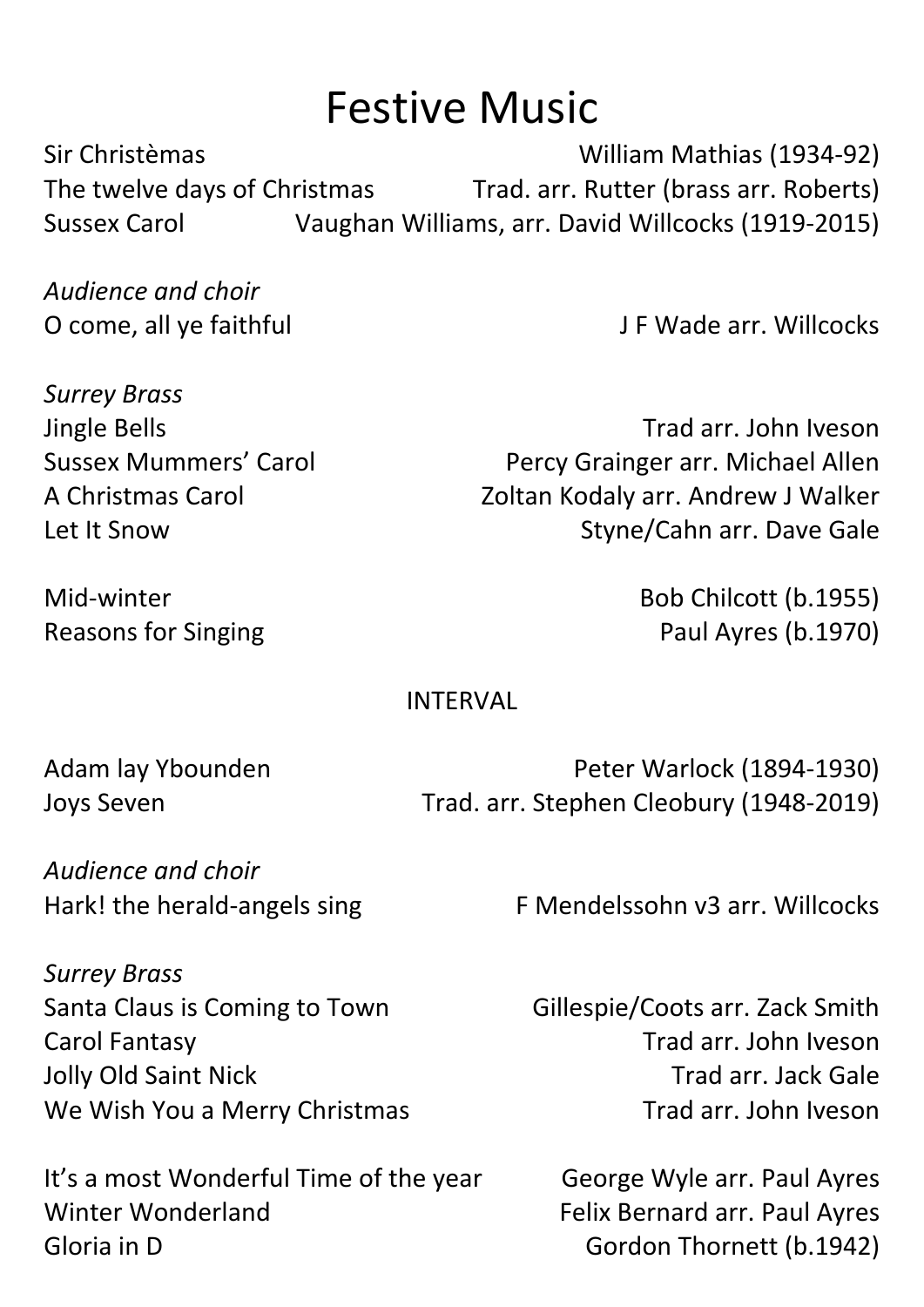#### **O Come all ye Faithful 18th c. anon arr. Willcocks**

#### *All*

O come, all ye faithful, joyful and triumphant, O come ye, O come ye to Bethlehem; Come and behold him Born the King of Angels: O come, let us adore Him, O come, let us adore Him, O come, let us adore Him, Christ the Lord!

God of God, Light of Light, Lo! he abhors not the Virgin's womb; Very God, begotten, not created: O come, let us adore Him ……

Sing, choirs of angels, Sing in exultation, Sing, all ye citizens of heav'n above; Glory to God, In the highest: O come, let us adore Him…..

Yea, Lord we great thee, born that happy morning, Jesu, to thee be glory giv'n; Word of the Father, Now in flesh appearing: O come, let us adore Him…..

### **Reasons for Singing (First performance) Paul Ayres**

In 2019, the eve of our twentieth anniversary year, we commissioned a new work from our Assistant Director of Music and acclaimed composer and arranger, Paul Ayres. We were looking for a piece that would celebrate the joy of singing, and Paul chose as his text 'Reasons for Singing', the preface to William Byrd's collection of "Psalmes, Sonets and Songs of sadnes and pietie (1588)"; "Reasons, briefly set down by the Author, to persuade everyone to learn to sing". Byrd's list of eight reasons covers a broad spectrum of health benefits, wellbeing and the pleasure that singing can bring, both to the singer and to the audience.

Whilst the pandemic put on hold all hopes of celebrating our 20th anniversary as planned, virtual rehearsals of Paul's new piece began as we started to learn it in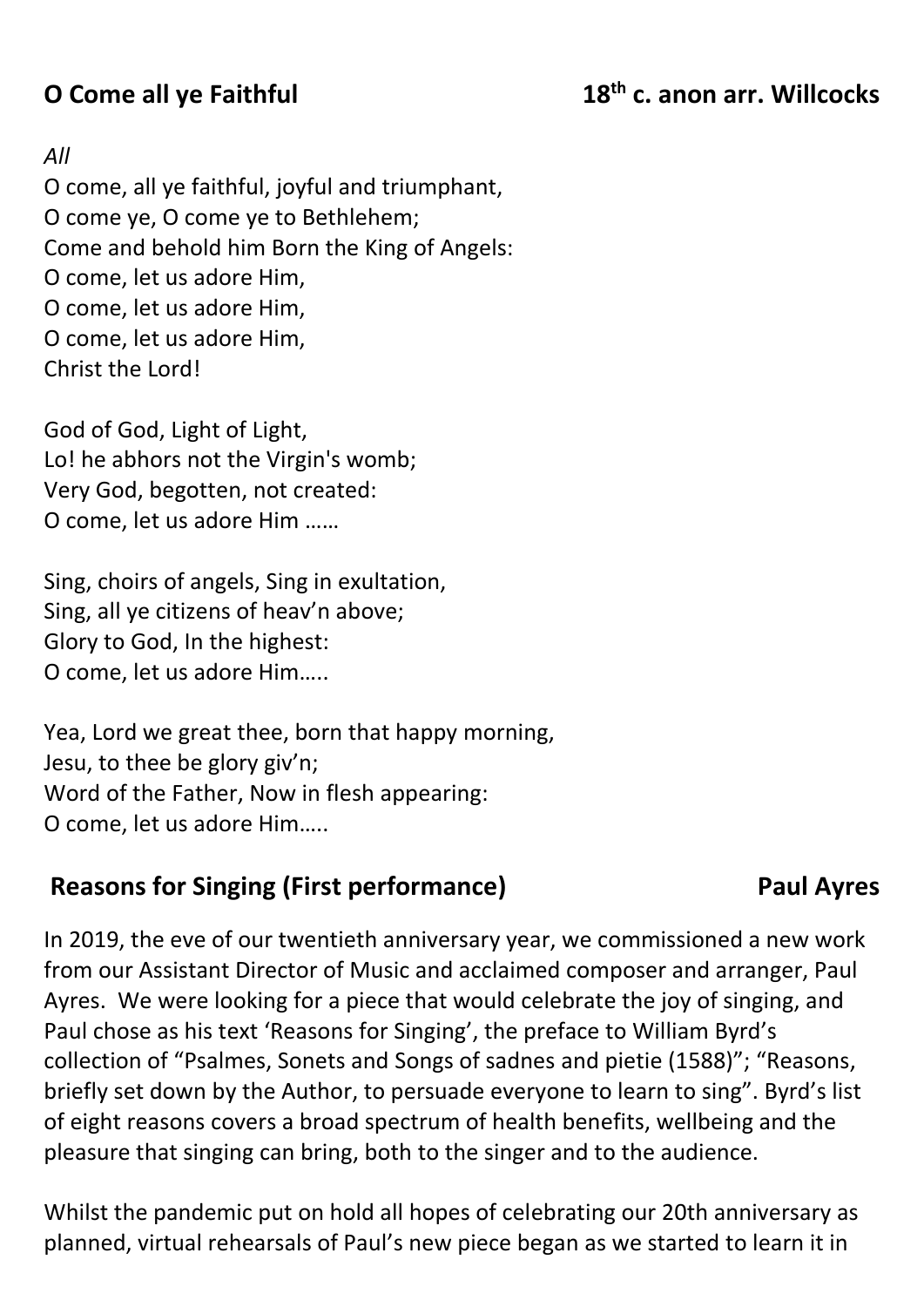the isolation of our own homes. The fact that Byrd, also, was forced to work in isolation not by a global pandemic, but by his Catholic faith, which at the time was prohibited by law, certainly resonates with us today.

Now, finally, the covers are off Paul's new creation and after a term of real life rehearsals we are delighted to be giving 'Reasons for Singing' its World Premiere tonight. It's been a long wait, but never could Byrd's reasons for singing have had more significance or relevance for a group of singers than now!

Reasons briefly set down by the author, to persuade every one to learn to sing.

First, it is a knowledge easely taught, and quickly learned, wher ther is good Master, & an apt Scoler.

2. The exercise of singing is delightful to Nature, and good to preserve the health of man.

3. It doth strengthen all parts of the brest, & doth open the pipes.

4. It is a singuler good remedie for a stutting & stamaring in the speech.

5. It is the best meanes to procure a perfect pronunciation, and to make a good Orator.

6. It is the onely way to know where Nature hath bestowed the benefit of a good voyce: which gift is so rare, as ther is not one among a thousand that hath it: & in many that excelent gift is lost, because they want art to expresse Nature.

7. Ther is not any Musicke of Instruments whatsoever, comparable to that which is made of the voyces of men, wher the voices are good, and the same wel sorted and ordered.

8. The better the voyce is, the meeter it is to honour & serve God therewith: and the voice of man is chiefly to be imployed to that end.

Since singing is so good a thing, I wish all men would learne to sing.

Words by William Byrd (1543-1623)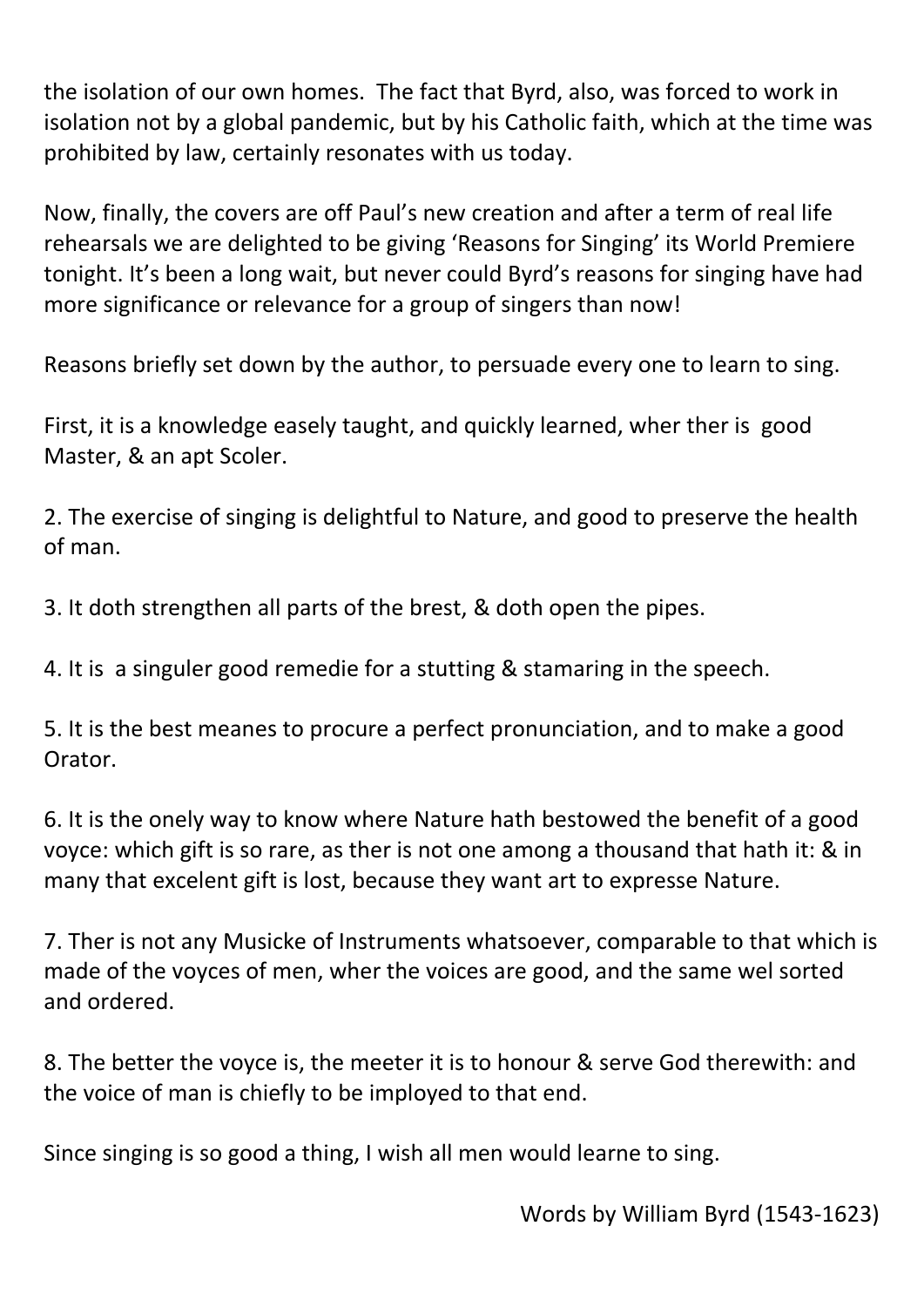#### **Hark! the herald-angels sing F Mendelssohn v3 arr. Willcocks**

#### *All*

Hark! The herald angels sing, Glory to the newborn King; Peace on earth and mercy mild, God and sinners reconciled: Joyful, all ye nations rise, Join the triumph of the skies, With th'angelic host proclaim, Christ is born in Bethlehem. Hark! The herald angels sing, Glory to the newborn King.

Christ by highest heav'n adored, Christ the everlasting Lord, Late in time behold him come, Offspring of a Virgin's womb: Veiled in flesh the Godhead see, Hail the incarnate Deity! Pleased as man with man to dwell, Jesus, our Emmanuel. Hark! The herald angels sing, Glory to the newborn King.

Hail the heav'n-born Prince of Peace! Hail the Son of Righteousness! Light and life to all he brings, Ris'n with healing in his wings; Mild He lays His glory by, Born that man no more may die, Born to raise the sons of earth, Born to give them second birth. Hark! The herald angels sing, Glory to the newborn King.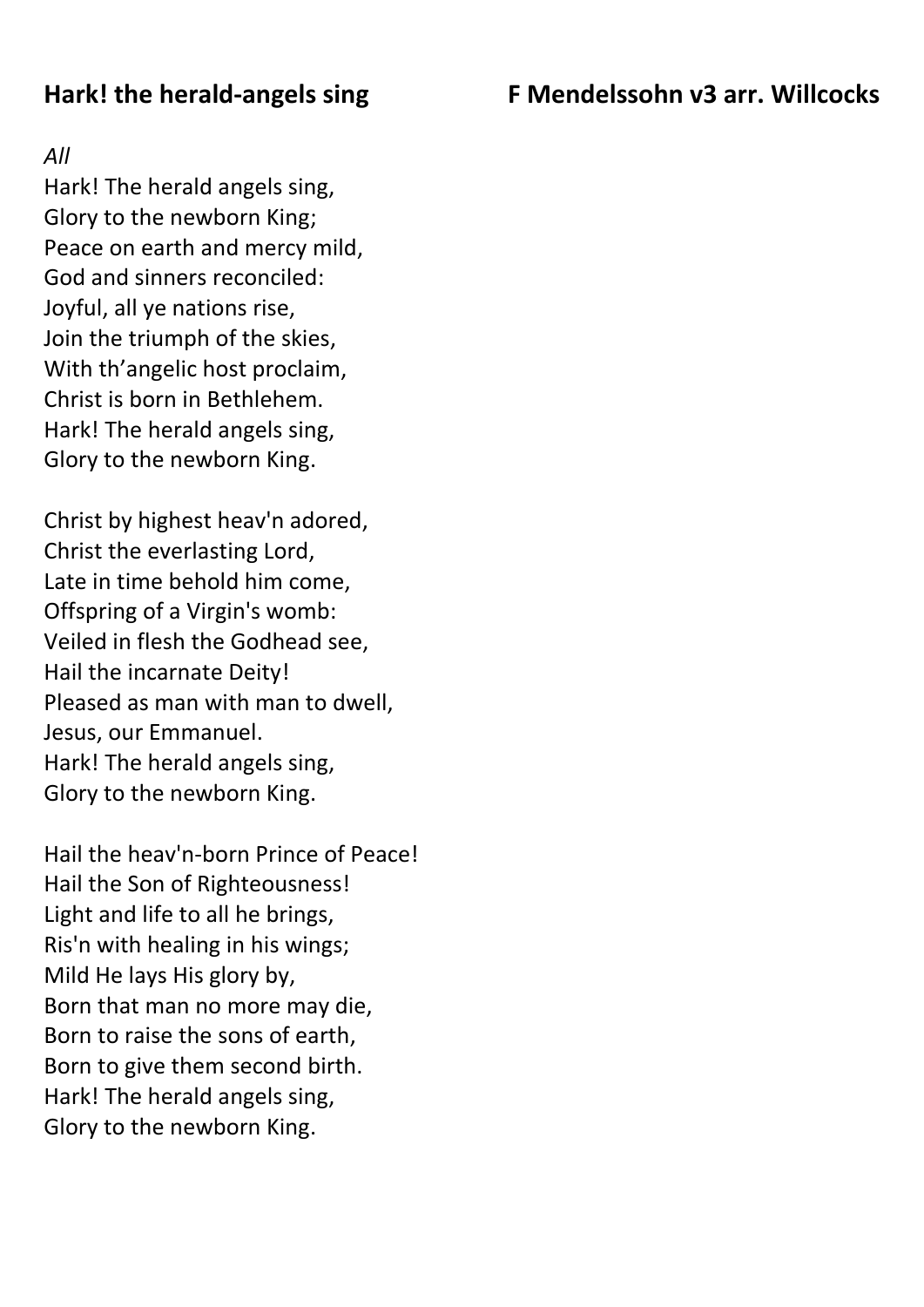### **Gloria in D (First UK performance) Gorden Thornett**

This new setting of the Gloria was premièred in Milwaukee, USA by the Bel Canto Chorus with Stained Glass Brass, in December 2014, conducted by Richard Hynson.

The opening section is in a lively 7/8 tempo, and the soloist and chorus are used antiphonally to portray the words Gloria in excelsis Deo ('Glory be to God on high'). In a gentler section, the brass group and organ introduce a new theme which is later taken up by the soprano soloist, echoed by the choir - Laudamus te ('We praise thee'). The main Gloria theme comes back from time to time, and a new descending motif is introduced, for the words. Domine Deus, Agnus Dei ('Lord God, Lamb of God'). Following choral cries of supplication, Miserere nobis ('Have mercy on us'), the tempo eases and leads into the central section which is dominated by the soprano soloist. This is much more contemplative in character, reflecting the words, Qui tollis peccata mundi ('Who bears the sins of the world'). A climax is reached with another impassioned plea for mercy (Miserere nobis). A brief recapitulation of the opening theme with new words leads to a fugal section, still in 7/8 time, Cum Sancto Spiritu in Gloria Dei Patri ('With the Holy Spirit in the glory of God the Father') and a triumphant ending, in which the Gloria theme returns, followed by jubilant reiterations of Amen!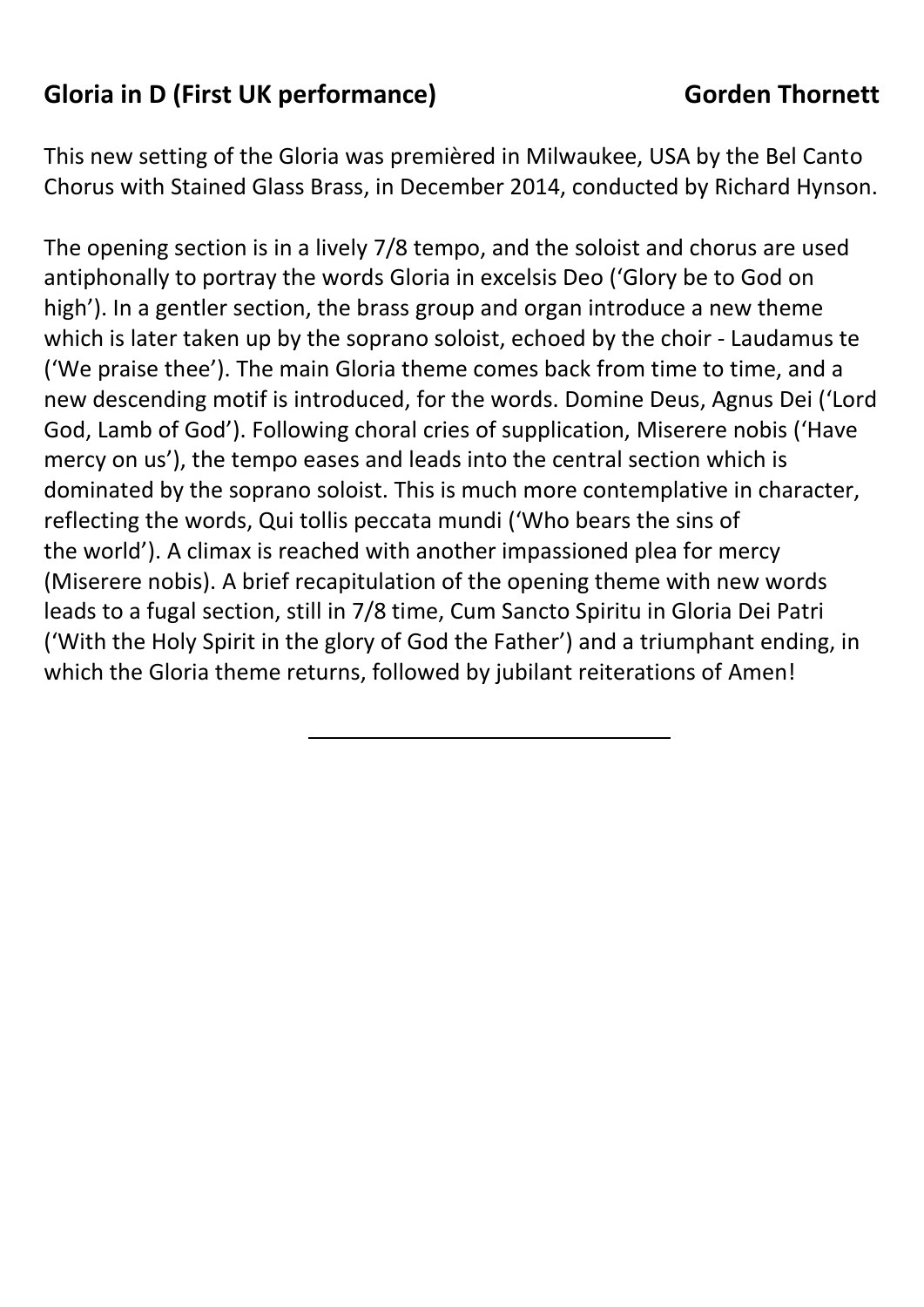### **Ellie Sperling**

Ellie is a freelance soprano, arts manager, and teacher. Ellie has had the joy of singing with world-class ensembles The Tallis Scholars, The Sixteen and Tenebrae, as well as developing a rich solo career. She works for Royal Holloway University of London as cover Performance Manager and is the Choir Manager of Frideswide Voices, the girl choristers of Christ Church Cathedral, Oxford.

When not singing, Ellie can be found running her small sewing business on Etsy or going on adventures with her dog, Peggy and husband, Jamie.

### **Jack Apperley**

Jack Apperley is a London based freelance conductor. Under the tutelage of Patrick Russill, he graduated from the Royal Academy of Music where he obtained a Masters in Choral Conducting. He was awarded a Distinction and received the Sir Thomas Armstrong Choral Leadership Prize. Prior to this, Jack read Music at the University of Birmingham where he was mentored by Simon Halsey CBE. In 2019 he received the Choir Prize at the Jazep Vitols International Choral Conducting Competition in Latvia and was a Semi Finalist in the World Choral Conducting Competition in Hong Kong. In 2018, Jack was awarded Second Prize at the inaugural London International Choral Conducting Competition.

Jack is the Music Director and Conductor of the Imperial College Chamber Choir, Concordia Voices and University Upper Voices at the University of Birmingham. Jack is an Assistant Chorus Master of the London Symphony Chorus. This role has seen Jack prepare the chorus for performances of Adams' El Nino, Liszt's Faust Symphony, Bernstein's Chichester Psalms, Beethoven's Ninth Symphony, Britten's Spring Symphony, Bartok's Cantata Profana, Mahler's Eighth Symphony and Orff's Carmina Burana.

Highlights for 2021/22 include engagements with the Choeur de Radio France, the Hungarian National Choir, a series of concerts in Germany with The Strand Consort and conducting the Sopranos and Altos of the London Symphony Chorus in the world premiere of Thomas Ades' ballet, "The Dante Project" at the Royal Opera House.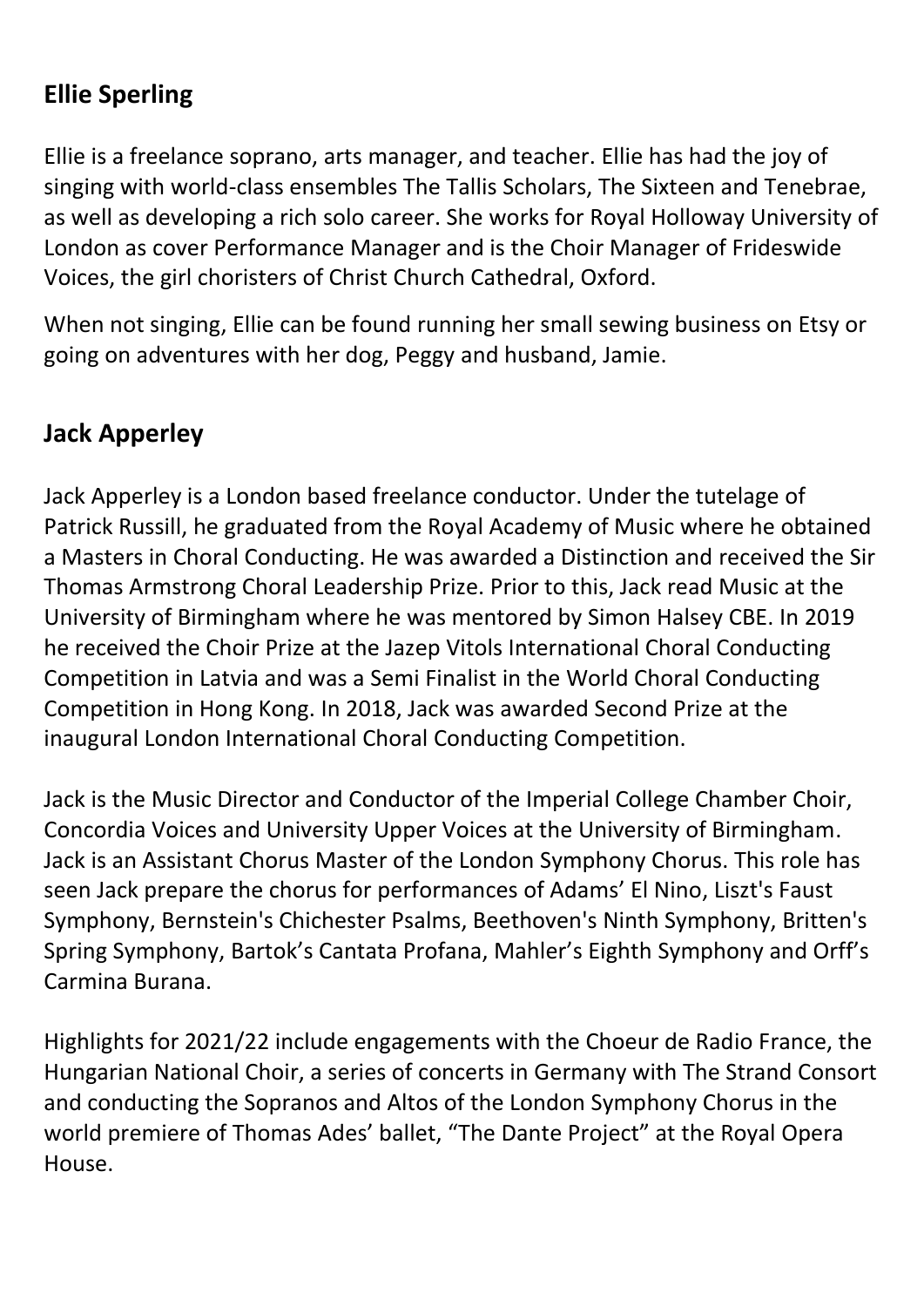#### **Paul Ayres**

Paul Ayres was born and bred in the suburbs of London, studied music at Oxford University, and now works freelance as a composer & arranger, choral conductor & musical director, and organist & accompanist. His works have been awarded prizes in composition competitions in Bulgaria, Canada, Croatia, New Zealand, Russia, Spain, Switzerland, the UK and the USA, and he has received over one hundred commissions from musical groups of all shapes and sizes.

Most of Paul's output is choral, vocal, small-scale instrumental, and music for theatre. He genuinely finds as much joy in writing a very simple arrangement of, say, a nursery rhyme for beginner violinists as in constructing a large-scale score for professional performers. A particular creative interest of Paul's is exploring the interplay between popular styles and baroque/classical forms, and his works frequently use cross-reference, numerical patterns, and humour.

Paul conducts City Chorus and Questors Choir, accompanies Concordia Voices and Harrow Choral Society, and is a frequent deputy with many other choral ensembles in the London area. He enjoys leading music workshops with children, playing keyboards for improvised comedy shows, and devising cryptic crosswords. Please visit [www.paulayres.co.uk](http://www.paulayres.co.uk/) to find out more.

A CD of Paul's music, recorded by the chapel choir of Selwyn College Cambridge, has recently been released on the Regent label. The disc contains 21 compositions and arrangements, including "Psalms and Hymns and Spiritual Songs" which we commissioned for Neil Ferris's final concert as conductor of Concordia Voices. Copies are on sale tonight.

#### **Surrey Brass**

Surrey Brass, the innovative and entertaining brass ensemble is a well-established group with a reputation that exceeds its 15 years. Inspired by the line-up and style of the famous Philip Jones Brass Ensemble, the group programmes exciting and eclectic arrangements from the Baroque to Jazz, with a line-up of professional and semi-professional performers.

Tonight's performance is by the Surrey Brass Quintet.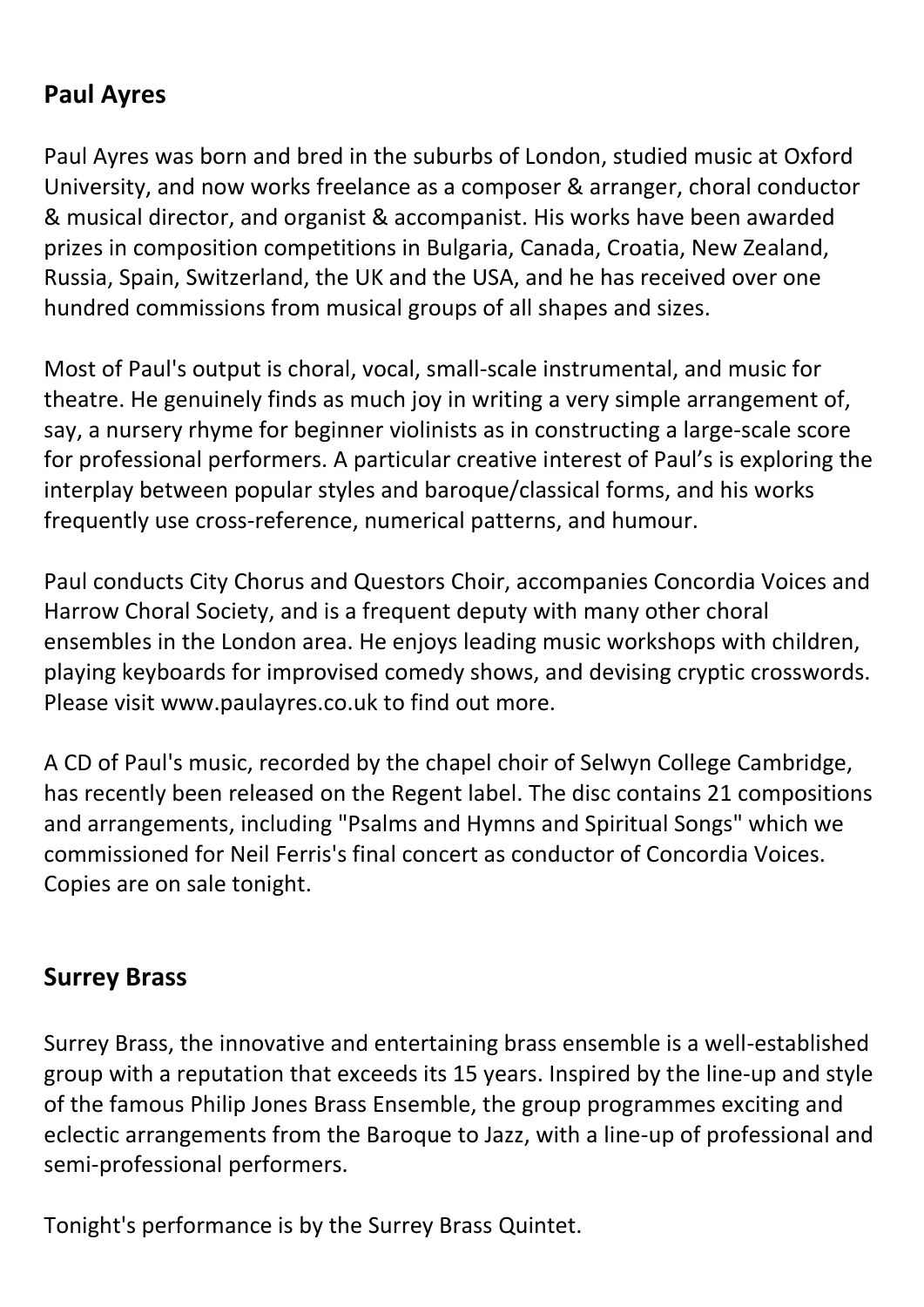John Goodwin, Lindsay Marns (Trumpets), Tim Costen (Horn), Michael Straker (Trombone), Adrian Warren (Tuba)

### **Concordia Voices**

Concordia Voices is a well-established chamber choir of about 30 mixed voices and is currently directed by Jack Apperley. Our regular accompanist is the composer and arranger Paul Ayres.

The choir performs regularly in south-west London where it is based. We have also toured abroad and to other locations in the UK as well as taking part in local musical events. Concordia Voices enjoy performing music from a wide repertoire ranging over 4 centuries and we have a keen interest in performing the work of contemporary composers.

Concordia Voices rehearse on Sunday evenings from 6.45pm to 9pm in Hampton Hill. We are a small, friendly choir and new singers are warmly welcome. If you are interested in joining us please contact our secretary for more information at, [secretary@concordiavoices.org](mailto:secretary@concordiavoices.org) or visit our web site for information on how to join the choir. [www.concordiavoices.com](http://www.concordiavoices.com/)

| Soprano             | <b>Alto</b>       | <b>Tenor</b>        | <b>Bass</b>       |
|---------------------|-------------------|---------------------|-------------------|
| Jackie Allen        | Lindsey Baldwin   | <b>Barry Fisher</b> | Geoff Ashman      |
| Lynda Beament       | Rebecca Bevan     | Colin Flood         | Alan Baldwin      |
| Julia Lavery        | <b>Julie Hall</b> | Clive Hall          | Alex Bower-Brown* |
| Margaret Lord       | Peggy Hannington  | David Wilson        | <b>Adam Brown</b> |
| <b>Ruth Parker</b>  | Jane Newman       |                     | Philip Congdon    |
| <b>Fiona Rowett</b> | Barbara Orr       |                     | <b>Tim Rowett</b> |
| Helen Sugiyama      | Jane Purser       |                     | Jamie Sperling *  |
|                     | Anne Rowett       |                     |                   |
|                     | Janet Taylor      |                     | *Guest singers    |
|                     |                   |                     |                   |